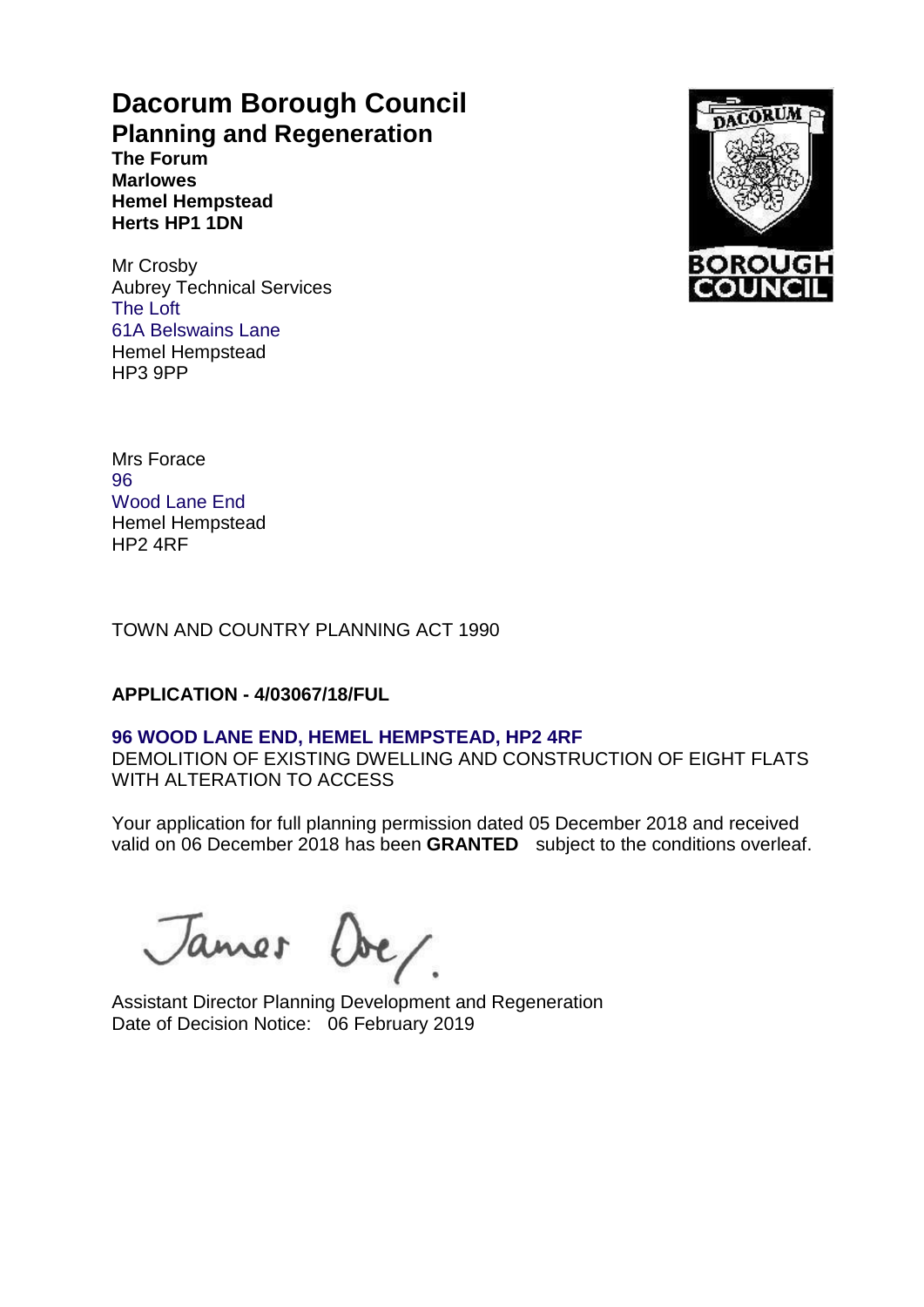# **CONDITIONS APPLICABLE TO APPLICATION: 4/03067/18/FUL**

Date Decision Made: 06 February 2019 Date Decision Dispatched: 06 February 2019

## 1 **The development hereby permitted shall be begun before the expiration of three years from the date of this permission.**

Reason: To comply with the requirements of Section 91 (1) of the Town and Country Planning Act 1990 as amended by Section 51 (1) of the Planning and Compulsory Purchase Act 2004.

# 2 **The development hereby permitted shall be carried out in accordance with the following approved plans/documents:**

#### **0492/02 B 0492/03 B**

Reason: For the avoidance of doubt and in the interests of proper planning.

3 **Notwithstanding the information submitted, no development (excluding demolition and groundworks) shall take place until details of the materials to be used in the construction of the external surfaces of the development hereby permitted have been submitted and approved in writing by the local planning authority. Development shall be carried out in accordance with the approved details. Please do not send materials to the council offices. Materials should be kept on site and arrangements made with the planning officer for inspection.**

Reason: To ensure a satisfactory appearance to the development in accordance with Policy CS12 of the Core Strategy.

- 4 **Notwithstanding the details provided with the application, no development (excluding demolition and groundworks) shall take place until full details of both hard and soft landscape works shall have been submitted to and approved in writing by the local planning authority. These details shall include:**
	- **hard surfacing materials;**
	- **means of enclosure;**
	- **soft landscape works which shall include planting plans; written specifications (including cultivation and other operations associated with plant and grass establishment); schedules of plants, noting species, plant sizes and proposed numbers/densities where appropriate;**
	- **trees to be retained and measures for their protection during construction works;**
	- **proposed finished levels or contours;**
	- **car parking layouts and other vehicle and pedestrian access and circulation areas;**
	- **minor artefacts and structures (e.g. furniture, play equipment, refuse or other storage units, signs, lighting etc);**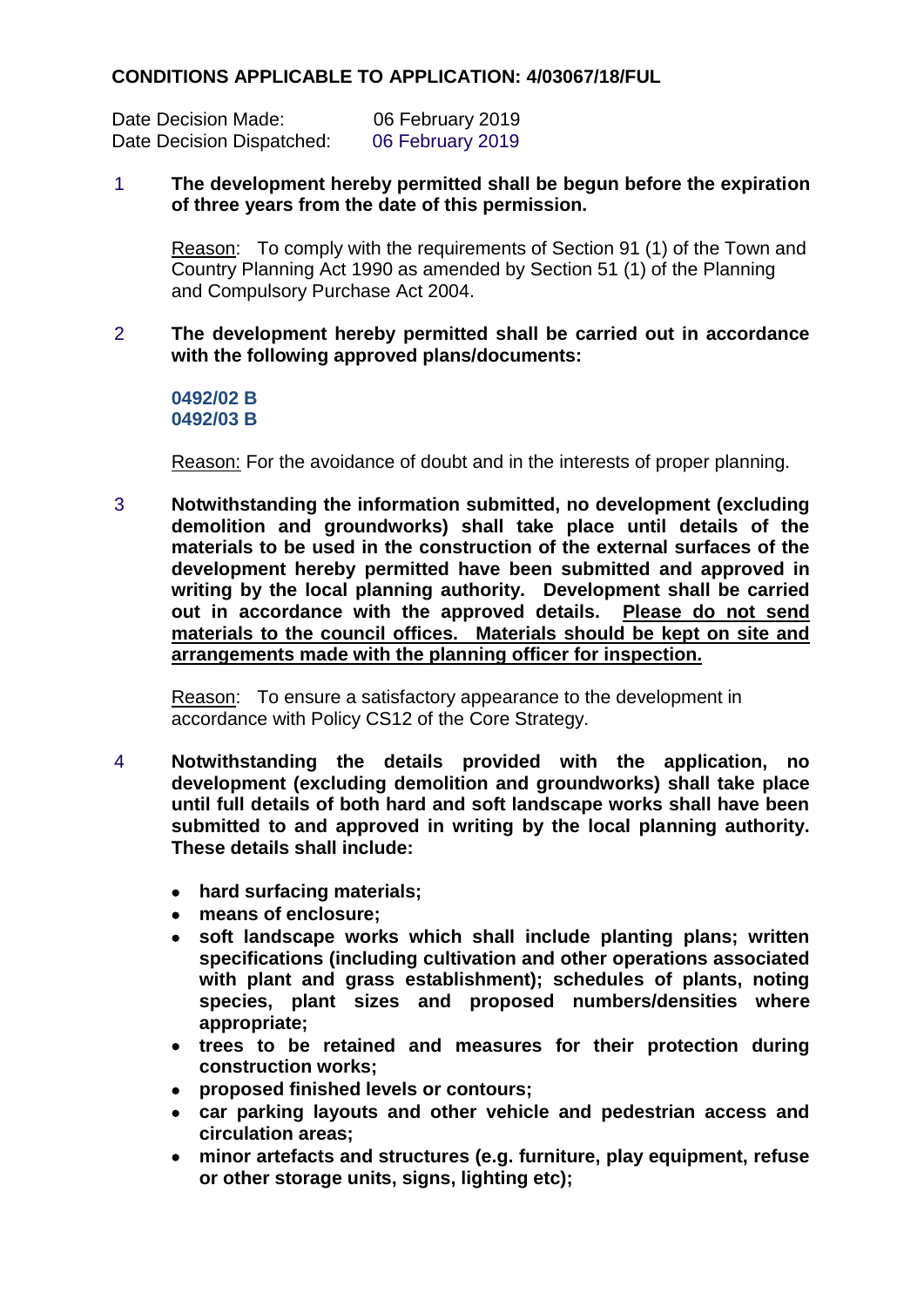- **proposed and existing functional services above and below ground (e.g. drainage, power, communications cables, pipelines etc, indicating lines, manholes, supports etc);**
- **retained historic landscape features and proposals for restoration, where relevant.**

**The approved landscape works shall be carried out prior to the first occupation of the development hereby permitted.**

Reason: To ensure a satisfactory appearance to the development and to safeguard the visual character of the immediate are in accordance with Policy CS12 of the Core Strategy.

5 **Any tree or shrub which forms part of the approved landscaping scheme which within a period of five years from planting fails to become established, becomes seriously damaged or diseased, dies or for any reason is removed shall be replaced in the next planting season by a tree or shrub of a species, size and maturity to be approved by the local planning authority.**

Reason: To ensure a satisfactory appearance to the development and to safeguard the visual character of the immediate area in accordance with Policy CS12 of the Core Strategy.

6 **No development (excluding demolition of groundworks) shall take place until a Phase I Report to assess the actual or potential contamination at the site has been submitted to and approved in writing by the local planning authority. If actual or potential contamination and/or ground gas risks are identified, further investigation shall be carried out and a Phase II report shall be submitted to and approved in writing by the local planning authority prior to the commencement of the development. If the Phase II report establishes that remediation or protection measures are necessary, a Remediation Statement shall be submitted to and approved in writing by the Local Planning Authority.**

**For the purposes of this condition:**

- **A Phase I Report consists of a desk study, site walkover, conceptual model and a preliminary risk assessment. The desk study comprises a search of available information and historical maps which can be used to identify the likelihood of contamination. A simple walkover survey of the site is conducted to identify pollution linkages not obvious from desk studies. Using the information gathered, a 'conceptual model' of the site is constructed and a preliminary risk assessment is carried out.**
- **A Phase II Report consists of an intrusive site investigation and risk assessment. The report should make recommendations for further investigation and assessment where required.**
- **A Remediation Statement details actions to be carried out and timescales so that contamination no longer presents a risk to site**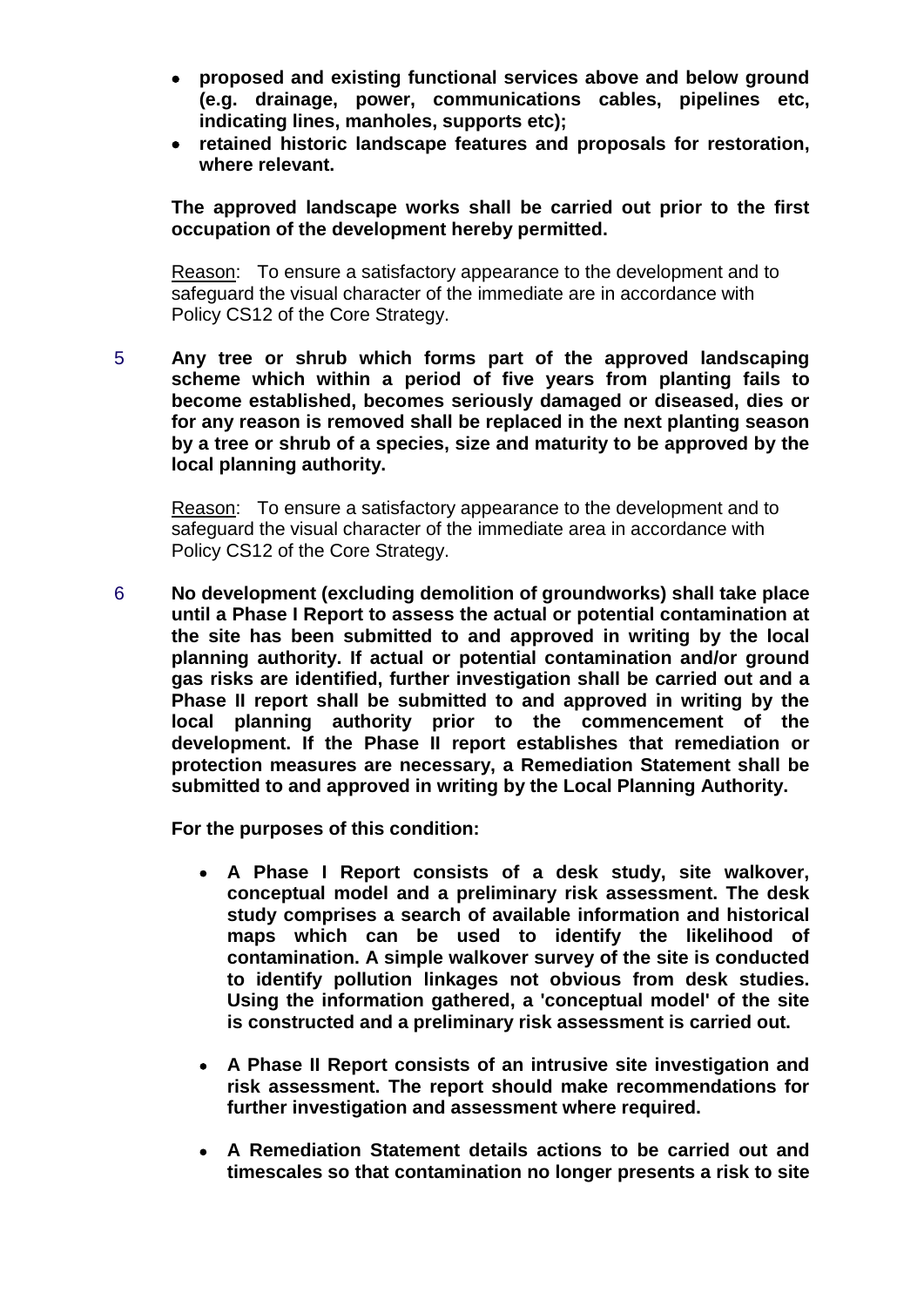## **users, property, the environment or ecological systems.**

Reason: To ensure that the issue of contamination is adequately addressed and to ensure a satisfactory development, in accordance with Policy CS32 of the Core Strategy.

# 7 **The approved refuse storage facilities shall be provided before any part of the development is first occupied and they shall thereafter be permanently retained.**

Reason: To accord with Saved Policy 129 of the Dacorum Borough Local Plan.

8 **No development (excluding demolition) shall take place/commence until a Written Scheme of Investigation has been submitted to and approved by the local planning authority in writing. The scheme shall include an assessment of significance and research questions; and:** 

**1. The programme and methodology of site investigation and recording 2. The programme and methodology of site investigation and recording as suggested by the evaluation** 

**3. The programme for post investigation assessment** 

**4. Provision to be made for analysis of the site investigation and recording** 

**5. Provision to be made for publication and dissemination of the analysis and records of the site investigation** 

**6. Provision to be made for archive deposition of the analysis and records of the site investigation** 

**7. Nomination of a competent person or persons/organisation to undertake the works set out within the Written Scheme of Investigation.** 

Reason: To ensure that the historic environment is not adveresly affected in accordance with Policy 27of the Core Strategy.

# 9 **Development shall take place in accordance with the Written Scheme of Investigation approved under Condition (8).**

**The development shall not be occupied until the site investigation and post investigation assessment has been completed in accordance with the programme set out in the Written Scheme of Investigation approved under Condition (8) and the provision made for analysis, publication and dissemination of results and archive deposition has been secured.** 

Reason: To ensure that the historic environment is not adversely affected in accordance with Policy CS27 of the Core Strategy.

10 **Vehicular visibility splays of 2.4m x 43m shall be provided, and thereafter maintained, in both directions from the access, within which there shall be no obstruction to visibility between a height of 0.6m and 2m above the carriageway.**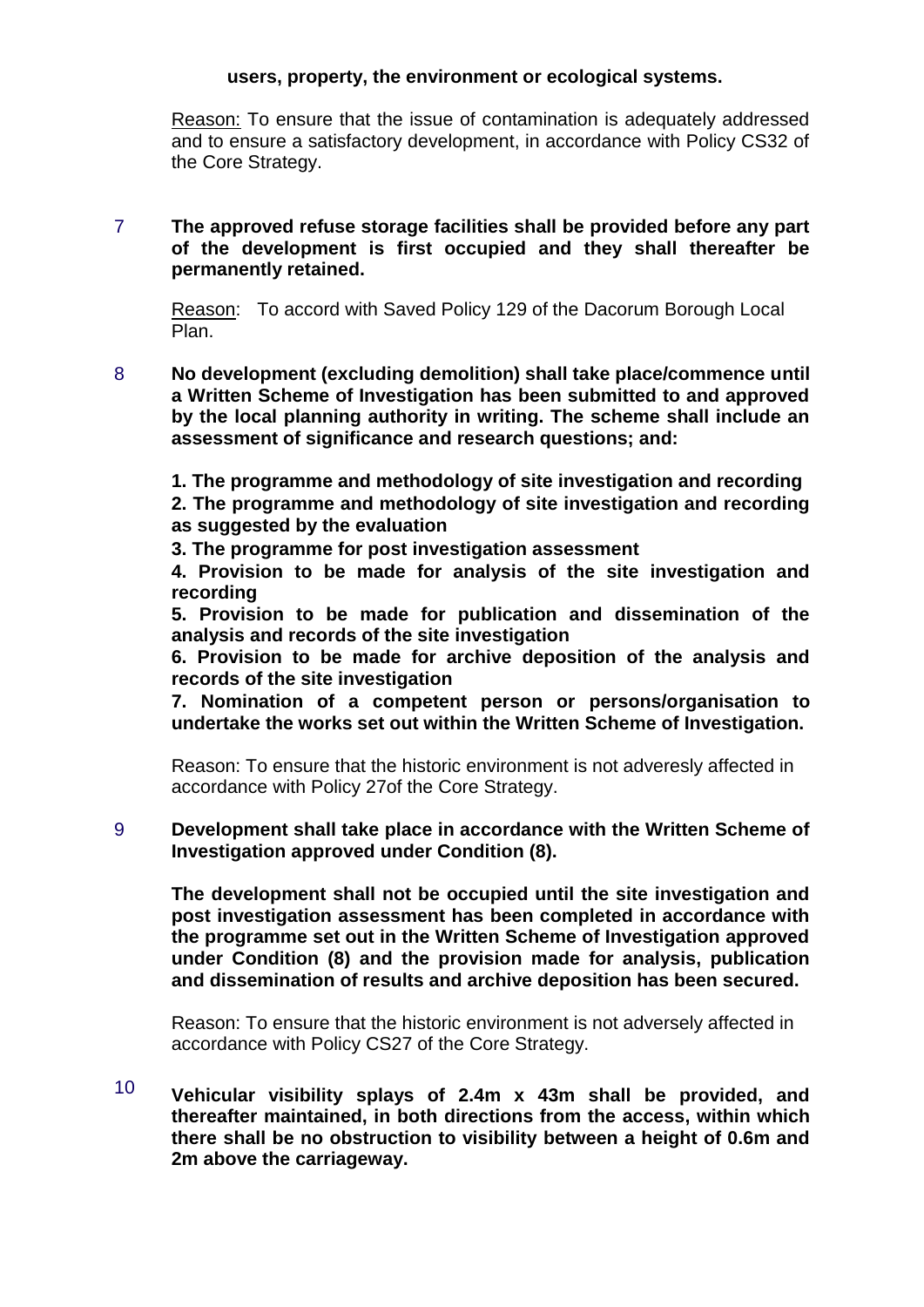Reason: In the interest of highway safety in accordance with Policy CS12 of the Core Strategy and Saved Policy 51 of the Dacorum Borough Local Plan.

# 11 **Pedestrian visibility splays of 2m x 2m shall be provided, and thereafter maintained, on both sides of the new vehicle crossovers, which will be restricted to a double width, to comply with Roads in Herts - Highway Design Guide 3rd ed guidance, within which there shall be no obstruction to visibility between 0.6m and 2m above the carriageway.**

Reason: In the interest of highway safety and traffic movement in accordance with Policy CS12 of the Core Strategy and Saved Policy 51 of the Dacorum Borough Local Plan.

# 12 **The proposed parking spaces shall have measurements of 2.4m x 4.8m respectively. Such spaces shall be maintained as a permanent ancillary to the development shall be paved and shall be used for no other purpose.**

Reason: The above condition is required to ensure the adequate provision of off-street parking at all times in order to minimise the impact on the safe and efficient operation of the adjoining Highway in accordance with Policy CS12 of the Core Strategy

13 **Before the premises are occupied all on site vehicular areas shall be surfaced in a manner to the Local Planning Authority's approval so as to ensure satisfactory parking of vehicles outside highway limits. Arrangements shall be made for surface water from the site to be intercepted and disposed of separately so that it does not discharge into the highway.** 

Reason: In order to minimise danger, obstruction, and inconvenience to users of the highway and of the premises in accordance with Policy CS8 and CS12 of the Core Strategy

14 **Prior to the first occupation of the development hereby approved, vehicular, pedestrian and cyclist access to and egress from the adjoining highway shall be limited to the access shown on drawing number 0492/02B agreed with the Local Planning Authority, concurrently with the bringing into use of the new access.** 

Reason: In the interests of highway safety in accordance with Policy CS8 and CS12 of the Core Strategy and Saved Policy 51 of the Dacorum Borough Local Plan.

# ARTICLE 35 STATEMENT

Planning permission has been granted for this proposal. Discussion with the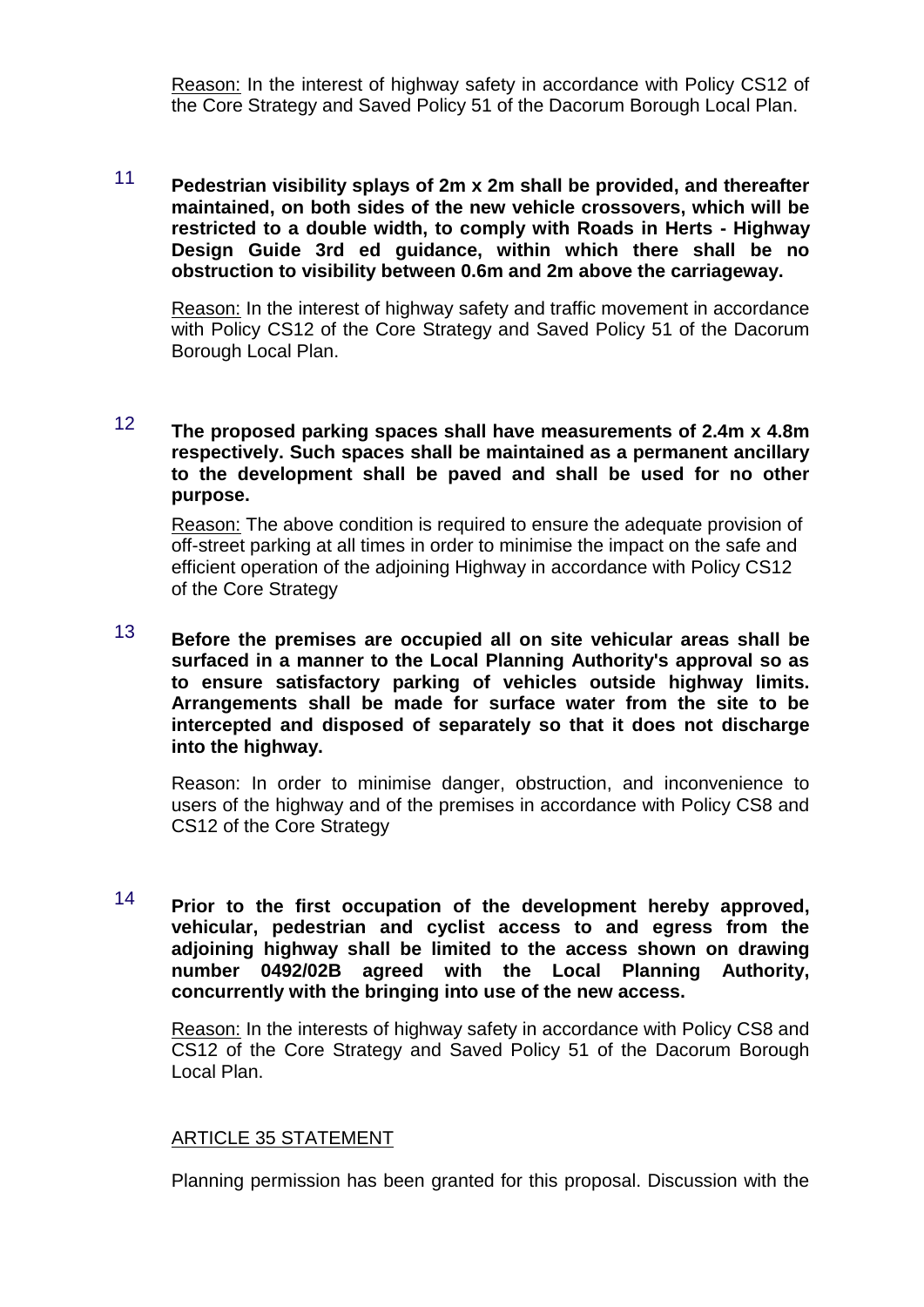applicant to seek an acceptable solution was not necessary in this instance. The Council has therefore acted pro-actively in line with the requirements of the Framework (paragraphs 186 and 187) and in accordance with the Town and Country Planning (Development Management Procedure) (England) (Amendment No. 2) Order 2015.

# **INFORMATIVES**

## Highway Authority

1. The Highway Authority requires the alterations to or the construction of the vehicle crossovers to be undertaken such that the works are carried out to their specification and by a contractor who is authorised to work in the public highway. If any of the works associated with the construction of the access affects or requires the removal and/or the relocation of any equipment, apparatus or structures (e.g. street name plates, bus stop signs or shelters, statutory authority equipment etc.), the applicant will be required to bear the cost of such removal or alteration. Before works commence the applicant will need to apply to the Highway Authority to obtain their permission and requirements. The applicant may need to apply to Highways (Telephone 0300 1234047) to arrange this, or use link: https://www.hertfordshire.gov.uk/droppedkerbs/

2. Obstruction of public highway land: It is an offence under section 137 of the Highways Act 1980 for any person, without lawful authority or excuse, in any way to wilfully obstruct the free passage along a highway or public right of way. If this development is likely to result in the public highway or public right of way network becoming routinely blocked (fully or partly) the applicant must contact the Highway Authority to obtain their permission and requirements before construction works commence. Further information is available via via the website: http://www.hertfordshire.gov.uk/services/transtreets/highways/ or by telephoning 0300 1234047.

3. Road Deposits: It is an offence under section 148 of the Highways Act 1980 to deposit mud or other debris on the public highway, and section 149 of the same Act gives the Highway Authority powers to remove such material at the expense of the party responsible. Therefore, best practical means shall be taken at all times to ensure that all vehicles leaving the site during construction of the development are in a condition such as not to emit dust or deposit mud, slurry or other debris on the highway. Further information is available via via the website http://www.hertfordshire.gov.uk/services/transtreets/highways/ or by telephoning 0300 1234047

#### Scientific Officer

In the event that contamination is found at any time when carrying out the approved development that was not previously identified, it must be reported in writing immediately to the Local Planning Authority with all works temporarily suspended because, the safe development and secure occupancy of the site lies with the developer.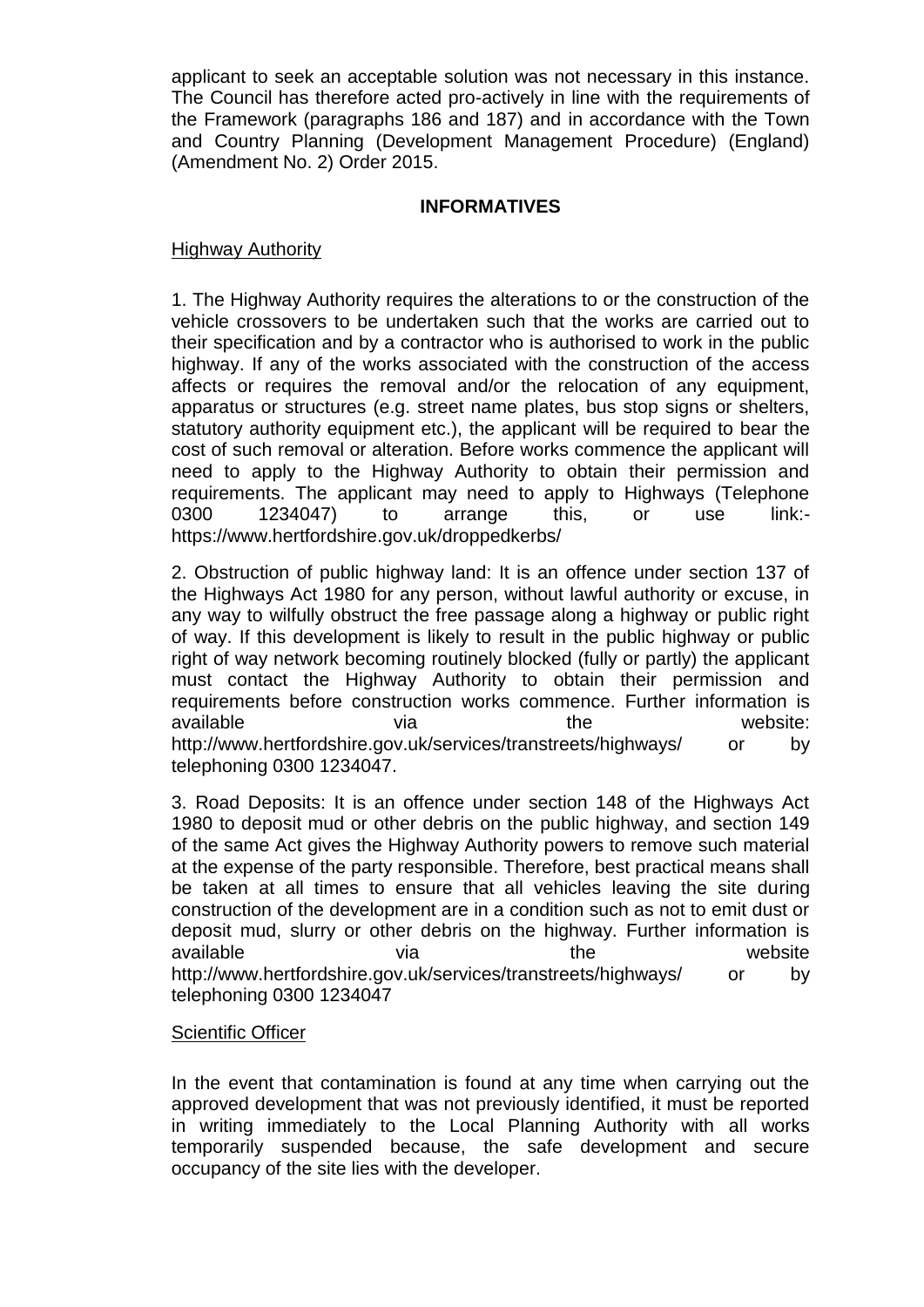## **You have the right to appeal against Conditions attached to Planning Permission**

The period for appeal is six months from the date of the Decision Notice.

Appeals are dealt with by the Planning Inspectorate. Appeal forms are available from The Planning Inspectorate, Environment Appeals Team, 3/06 Wing, Temple Quay House, 2 The Square, Temple Quay, Bristol, BS1 6PN 0303 444 5000

email: enquiries@planninginspectorate.gsi.gov.uk

Appeal forms and guidance can be downloaded from the Planning Inspectorate's web-site: www.planning-inspectorate.gov.uk

Online appeals support email: pcs@pins.gsi.gov.uk

# **Community Infrastructure Levy (CIL)**

Dacorum Borough Council is a Charging Authority under the CIL Regulations 2010 (as amended) It is your responsibility to submit information to the Council that will enable it to determine whether your development may be CIL liable. You should do this through the submission of a CIL Additional Information Form to the Strategic Planning and Regeneration (Infrastructure) Officer, Civic Centre, Marlowes, Hemel Hempstead or by email to cil@dacorum.gov.uk **within the next 7 days**. If you fail to provide this information we will make assumptions on your CIL charges based on the information provided. This may result in higher charges being applied to your site and delay in the implementation of your planning permission.

**It is in your interest to follow the procedures set out in the CIL Regulations 2010 (as amended) in order to establish an appropriate charge and prevent the inclusion of surcharges on future Liability Notices**.

The CIL Additional Information form and other CIL forms can be located at: www.dacorum.gov.uk/home/planning-development/planning-applications/appl ying-for-planning-permission/application-forms

You can find out more about CIL and its implications at www.dacorum.gov.uk/cil or contact us by email at CIL@dacorum.gov.uk.

#### **Creating a New Postal Address**

Please be advised that if you are creating a new commercial or residential postal address you must notify Dacorum Borough Council, Address Management Department at commencement of works. This can be done on line at

http://www.dacorum.gov.uk/home/planning-development/street-naming-and-n umbering or by email at address.management@dacorum.gov.uk

## **Purchase Notices**